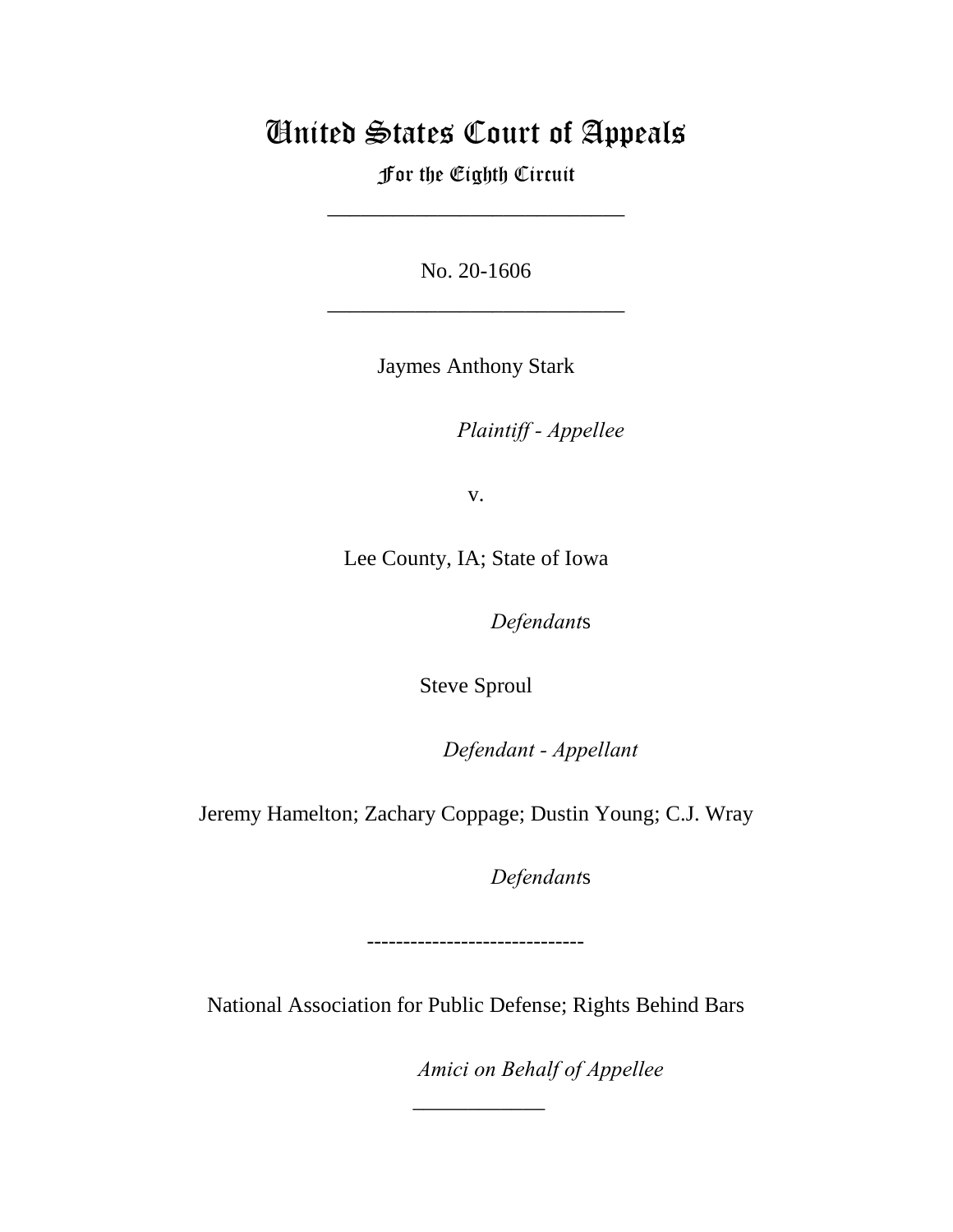Appeal from United States District Court for the Southern District of Iowa - Eastern

 $\overline{\phantom{a}}$ 

 Submitted: January 12, 2021 Filed: April 7, 2021

\_\_\_\_\_\_\_\_\_\_\_\_

\_\_\_\_\_\_\_\_\_\_\_\_

Before COLLOTON, WOLLMAN, and SHEPHERD, Circuit Judges.

WOLLMAN, Circuit Judge.

Lee County, Iowa, Deputy Sheriff Steve Sproul appeals from the district court's denial of his qualified immunity-based motion for summary judgment. We reverse and remand.

Sproul transported Jaymes Stark from a medical appointment to the Lee County Correctional Center on June 29, 2016.<sup>1</sup> Stark sat in the backseat of Sproul's cruiser, restrained by leg shackles, a belly chain, and handcuffs but not by a seatbelt. While Sproul and Stark were en route, the city police dispatcher advised that an armed robbery was in progress at a nearby bank. Sproul drove to the bank with the intent of observing the crime in progress. Upon arriving, Sproul saw the robbery suspect flee on foot through a vacant lot. Sproul drove his cruiser at approximately 20 to 25 miles per hour through the lot to follow the fleeing suspect. During the pursuit, the suspect turned around and fired a handgun, striking the cruiser. In response, Sproul

<sup>1</sup>The parties clarified at oral argument that Stark was both a federal inmate and a state pretrial detainee at the time of the incident. The parties agree that we should analyze Stark's claim under the Eighth Amendment because of his inmate status. See Putman v. Gerloff, 639 F.2d 415, 418–19 (8th Cir. 1981).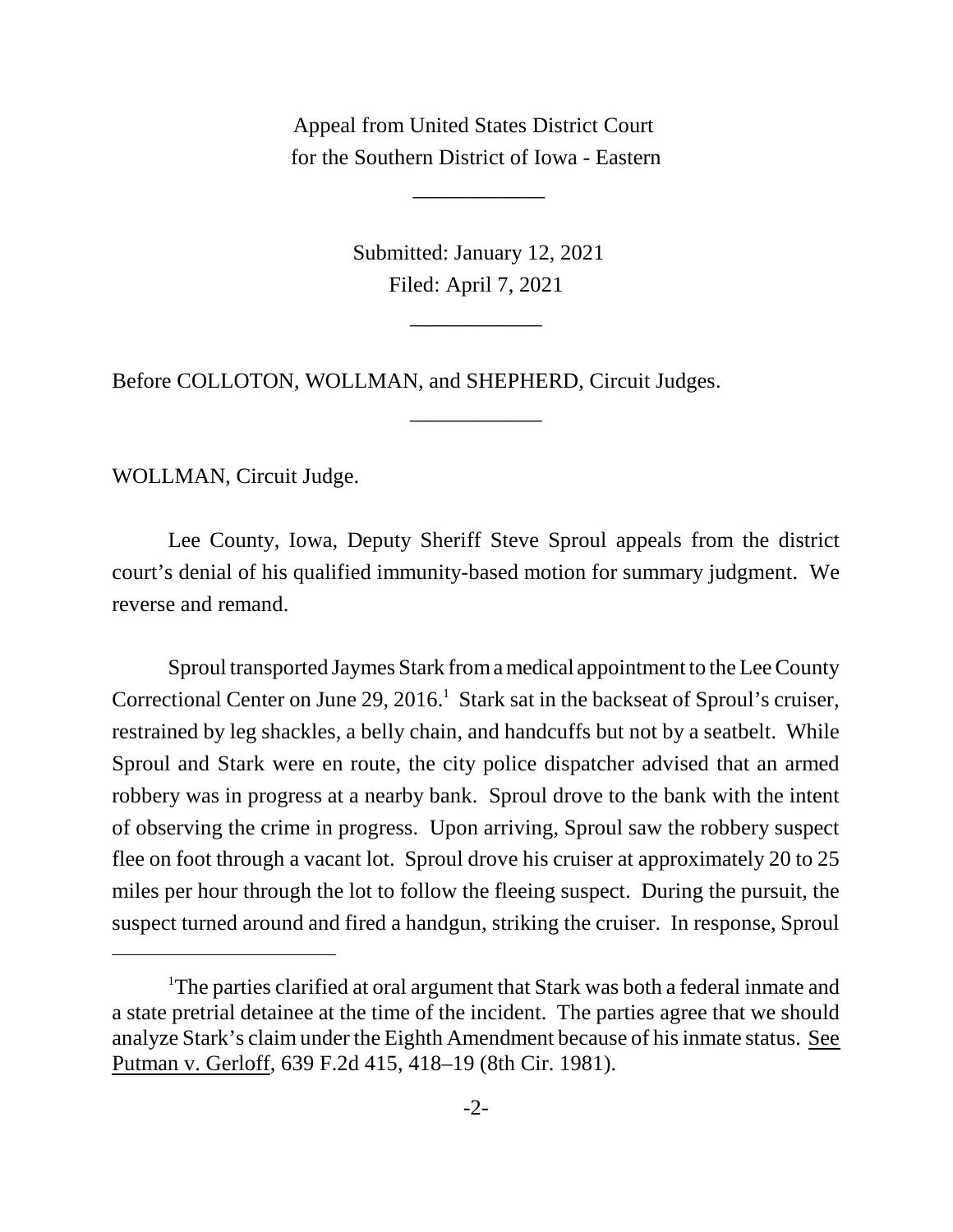turned sharply to the right and drove away from the scene. Stark remained in the backseat throughout these events. Stark's shackles prevented him from bracing his body, which, when combined with his lack of seatbelt restraint, caused him to be "thrown around" as Sproul drove over ruts and depressions in the unmaintained lot. Stark immediately thereafter began to experience lower back and neck pain. Stark filed suit under 42 U.S.C. § 1983, alleging that Sproul had failed to safeguard his health and safety and had thereby inflicted injuries upon him. Stark claimed that Sproul thus subjected him to cruel and unusual punishment in violation of the Eighth Amendment.

We review *de novo* the district court's denial of a motion for summary judgment based on a claim of qualified immunity. Barton v. Taber, 908 F.3d 1119, 1123 (8th Cir. 2018). "At summary judgment, qualified immunity shields a law enforcement officer from liability in a § 1983 action unless: '(1) the facts, viewed in the light most favorable to the plaintiff, demonstrate the deprivation of a constitutional or statutory right; and (2) the right was clearly established at the time of the deprivation.'" Id. (quoting Howard v. Kan. City Police Dep't, 570 F.3d 984, 988 (8th Cir. 2009)).

Stark argues that Sproul was deliberately indifferent to his health and safety. "The standard applicable when determining whether prison officials unnecessarily and wantonly have inflicted pain, and thus have violated the Eighth Amendment, varies with the type of violation alleged." Howard v. Barnett, 21 F.3d 868, 871 (8th Cir. 1994). We apply the deliberate indifference standard in those situations in which "the State's responsibility to attend to the medical needs of prisoners does not ordinarily clash with other equally important governmental responsibilities." Whitley v. Albers, 475 U.S. 312, 320 (1986); see also Ambrose v. Young, 474 F.3d 1070, 1076 (8th Cir. 2007) (applying deliberate indifference standard to officials who were "responsible for inmate safety during work assignments" because the officials were "not confronted with competing obligations or exigent circumstances").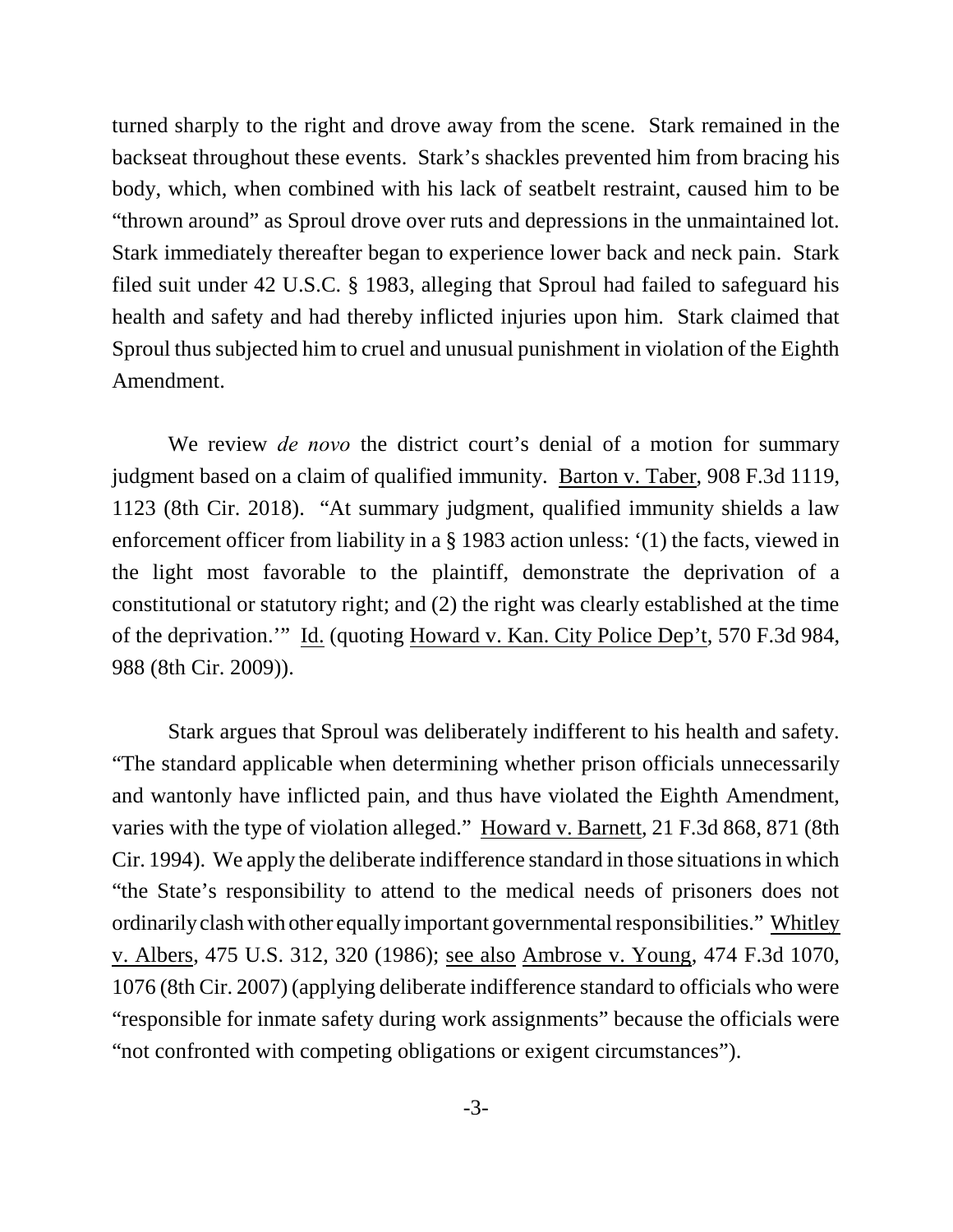When competing institutional concerns or obligations are present, however, the "deliberate indifference standard does not adequately capture the importance of such competing obligations[] or convey the appropriate hesitancy to critique in hindsight decisions necessarily made in haste, under pressure, and frequently without the luxury of a second chance." Whitley, 475 U.S. at 320. Sproul thus contends that Stark's claim should instead be analyzed as an excessive force claim under the intent to harm standard, which is appropriate in contexts in which "a prison security measure is undertaken to resolve a disturbance . . . that indisputably poses significant risks to the safety of inmates and prison staff  $\dots$ ." Id. at 320–21 (internal citation omitted). Because we conclude that Sproul is entitled to qualified immunity under the deliberate indifference standard, we need not make a definitive ruling on which standard should apply. See Bailey v. Feltmann, 810 F.3d 589, 593 (8th Cir. 2016) ("We think it prudent to avoid addressing the proper constitutional standard unnecessarily.").

Stark argues that Sproul acted with deliberate indifference because there was a substantial risk of harm, the existence of which Sproul knew and disregarded when he engaged in a chase through an unmaintained field with the shackled-but-not-seatbelted Stark in the backseat. See Brown v. Fortner, 518 F.3d 552, 558–59 (8th Cir. 2008) (setting forth deliberate indifference elements). We disagree because Stark has not shown that Sproul knew of or disregarded the unmaintained condition of the rutfilled lot when he chose to follow the fleeing suspect. There is likewise no evidence that Sproul either knew of or disregarded a substantial risk that during the "really quick chase" the suspect would shoot into the patrol car and strike the windshield, radiator, and driver's side door, that Sproul would need to turn sharply to avoid gunfire, and that Stark would thereby be injured. Contra id. at 556, 559–60 (officer was deliberately indifferent to inmate's safety when, during non-exigent circumstances, he drove up to 20 miles per hour in excess of the speed limit, slammed on brakes, swerved, tailgated and improperly passed other vehicles, and crossed double-yellow lines while prisoner was fully shackled but not seat-belted). Stark